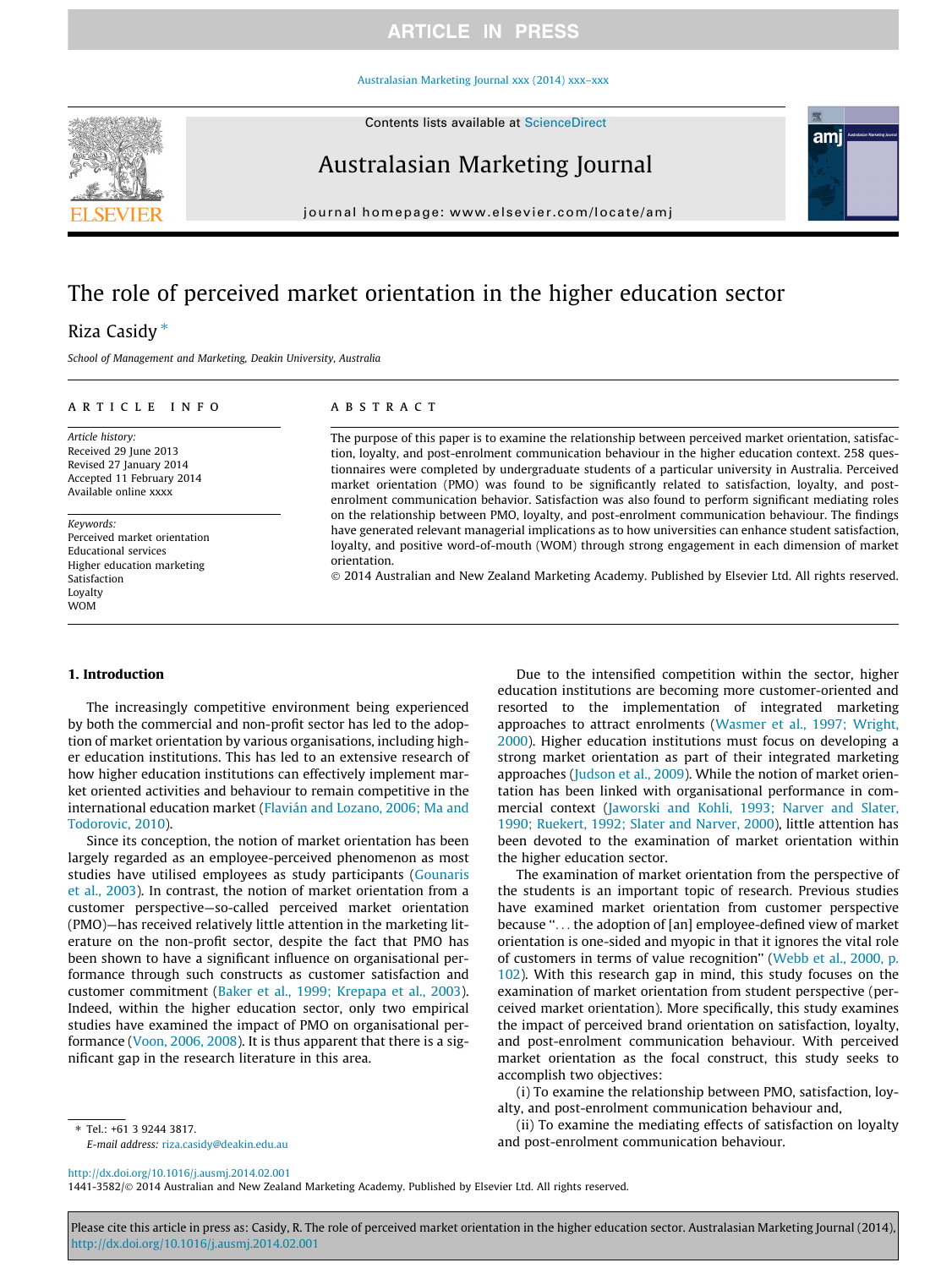2 R. Casidy / Australasian Marketing Journal xxx (2014) xxx–xxx

#### 2. Literature review and theoretical framework

#### 2.1. Perceived market orientation in the higher education sector

Since the early 1990's, universities have embraced the notion of market orientation and customer orientation in designing its program to appeal to the international student market [\(Wilkinson,](#page--1-0) [1993\)](#page--1-0). The recent economic downturns and government funding cuts experienced throughout the world have further intensified the competitions within the education sector. This, coupled with the increasing student mobility, the growing attractiveness of vocational alternatives, and the increasing geographical vicinity between universities have necessitated the need for universities to adopt a market orientation philosophy ([Flavian and Lozano,](#page--1-0) [2007\)](#page--1-0). [Trang Phuc \(2011\)](#page--1-0) argued that the adoption of market orientation is a logical response by universities to cope with the increasingly competitive environment.

In light of the absence of student-perceived market orientation studies in the literature, [Voon \(2006\)](#page--1-0) developed and validated a measure of measurement of university market orientation which is examined from student perspective. [Voon \(2006, p. 219\)](#page--1-0) labelled the construct as service-driven market orientation (SERVMO), which is defined as ''the set of beliefs, behaviours, and cross-functional processes that seriously focuses on continuous and comprehensive understanding, disseminating as well as satisfying the current and future needs of the target customers for service excellence.'' SERVMO consists of the following six dimensions:

- Customer orientation: Organisational activities that aim to acquire information about consumers to facilitate an understanding of the target market's present and future needs [\(Narver and Slater, 1990](#page--1-0)).
- Competitor orientation: Organisational activities that are designed to provide an understanding of the short-term strengths and weaknesses, together with the long-term capabilities and strategies, of key competitors (existing and prospective) and their environments ([Slater and Narver, 1994\)](#page--1-0).
- Inter-functional coordination: ''The coordinated utilization of company resources in creating superior value for target customers'' ([Narver and Slater, 1990, p. 22\)](#page--1-0).
- Long-term orientation: ''Forward looking and futuristic orienta-tion of serving the target market" [\(Voon, 2008, p. 220\)](#page--1-0).
- Performance orientation: An emphasis on quality and excellence to create superior customer value [\(Narver and Slater, 1990](#page--1-0)).
- Employee orientation: An employee-centred organisational climate which provides a warm and supportive environment to support staff with the goal to deliver superior customer service [\(Zhang, 2010\)](#page--1-0).

#### 2.2. Loyalty

Customer loyalty is defined as a 'deeply held commitment to rebuy or repatrionise a preferred product or service consistently in the future, despite situational influences and marketing efforts having the potential to cause switching behaviour' ([Oliver 1997,](#page--1-0) [p. 392\)](#page--1-0). In the context of higher education, student loyalty consists of attitudinal and behavioural components. The attitudinal component relates to cognitive, affective, and conative elements whereas the behavioural component relates to decisions that students make regarding their options to move to another university for their current or future studies [\(Henning-Thurau et al., 2001\)](#page--1-0). [Helgesen and](#page--1-0) [Nesset \(2007\)](#page--1-0) suggested that student loyalty can relate to the period when a student is enrolled at the university as well as after the student finishes his or her studies. This is important because the goal of universities is not only to encourage students to maintain

their current enrolment, but also to encourage them to do further studies at the same university.

The relationship between market orientation and loyalty has been examined mainly in business to business relationships. A market-oriented firm endorses the growth of long-term relationships with its customers [\(Gereffi and Memedovic, 2003](#page--1-0)). Past studies have found that market orientation is positively related to loyalty through communication, satisfaction, and trust [\(Maria Josa](#page--1-0) [et al., 2007](#page--1-0)). A study by [Dean \(2007\)](#page--1-0) has also found a positive link between perceived customer orientation and customer loyalty in the form of affective commitment.

A recent study by [Raciti \(2012\)](#page--1-0) has confirmed that the relationship between students and university staff positively affects student loyalty. Market-oriented universities tend to prefer longterm relationships with students, perhaps because they understand the needs of the students and the potential of the students continuing their studies at the same university. Moreover, market-oriented universities focus on the creation of greater value for students and being able to react to students' demands quickly through offering relevant courses or improving student services. This could have significant implications on students' intentions to continue with the same university for their future studies, which leads us to the first hypothesis:

H1. Student perception of the university's market orientation has a positive impact on student loyalty.

Post-enrolment communication behaviour: Post-enrolment communication behaviour concerns with the extent to which students talk to their friends about their university subsequent to their enrolment. [Athiyaman \(1997\)](#page--1-0) found that student attitude to the university is positively related to their post-enrolment communication behaviour. Previous studies have also provided empirical evidence on the link between customer orientation and positive word-of-mouth communication behaviour within the service context ([Macintosh, 2007\)](#page--1-0). The present study suggests that students' perception of the extent to which their university engages in market-oriented behaviour could have a significant impact on postenrolment communication behaviour. Students may feel more confident talking about their university to their friends if they believe that the university constantly monitor and address their needs effectively.

H2. Student perception of the university's market orientation has a positive impact on student post-enrolment communication behaviour.

#### 2.3. Satisfaction

Consumer satisfaction has been defined as an evaluative, affective, or emotional response that develops along with the experience a consumer has with goods or services over a period of time ([Oliver and Swan, 1989\)](#page--1-0). Similarly, within the context of higher education, student satisfaction is perceived as 'a short-term attitude resulting from an evaluation of a student's educational experience' [\(Elliott and Healy, 2001, p. 2\)](#page--1-0). While satisfied students can be a source of positive endorsements for universities, dissatisfied students may engage in direct or indirect complaining behaviour which could have adverse effects on university reputation ([FitzPa](#page--1-0)[trick et al., 2012\)](#page--1-0).

Two components of market orientation, namely intelligence dissemination and responsiveness were found to be significantly related to student satisfaction [\(Trang Phuc, 2011\)](#page--1-0), and the SERVMO construct was found to be significantly related with perceived service quality, student satisfaction, and loyalty ([Voon, 2008\)](#page--1-0). A recent study by [Bianchi and Drennan \(2012\)](#page--1-0) found that service

Please cite this article in press as: Casidy, R. The role of perceived market orientation in the higher education sector. Australasian Marketing Journal (2014), <http://dx.doi.org/10.1016/j.ausmj.2014.02.001>